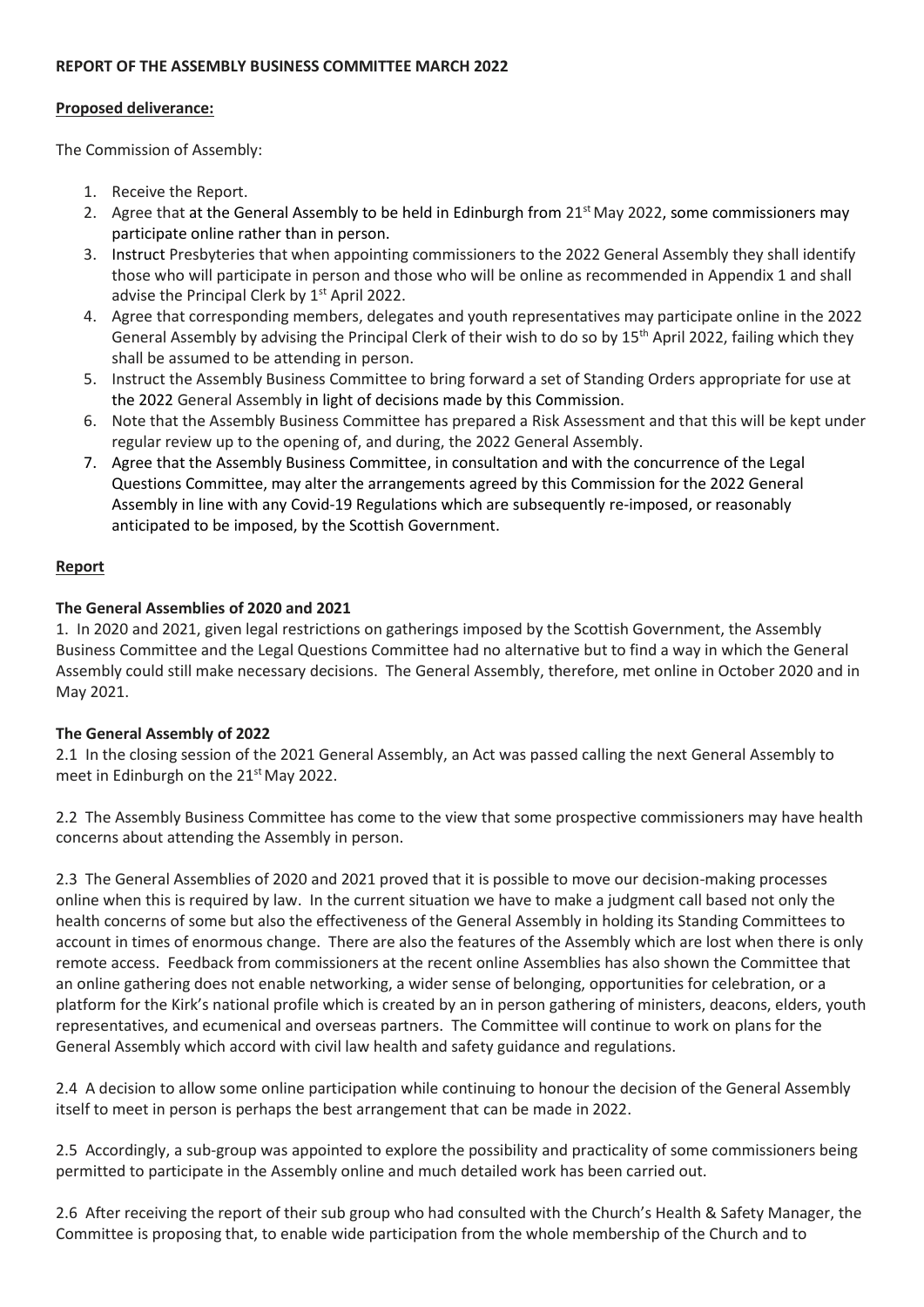conform to Covid good-practice, the Commission of Assembly be asked to approve the proposals set out in the deliverance which accompanies this Report.

2.7 A Risk Assessment has been drafted under the guidance of the Health and Safety Manager and this will be continually reviewed in the light of changing circumstances. At the time of writing the Scottish Government has announced that all Covid-19 Regulations will be withdrawn on 21<sup>st</sup> March although there will still be guidance. On the publication of the Scottish Government Strategic Framework the First Minister said,

*"These underline the shared ambition to get the future approach to managing COVID-19 right, and demonstrate a degree of consensus, even if we will not agree on every aspect of it…..*

*It is a statement of the obvious that we cannot remove all of the uncertainty about the future caused by this virus, but we do want to provide as much clarity as possible about our approach in the months ahead. In particular, we want to help people and organisations know what to do to manage COVID-19 effectively and sustainably, so that we have the best possible chance of returning to a much more normal way of life."*

# **Detailed proposals**

3.1 The Assembly Hall has the capacity to accommodate 550 people if every second seat is left vacant. The figure of 550 does not count the seating in the Lord High Commissioner's and Moderators Galleries to the north side of the Hall. At the time of writing we await confirmation that the mechanical ventilation system and other measures will provide appropriate airflow. To date there has been confirmation that intake and outtake fans are operational and we continue to seek professional advice. These proposals have the support of the Church's Health and Safety Manager.

3.2 If each Presbytery filled all their commissions this would mean that 555 commissioners would be eligible to attend. In addition, there are members *ex officiis*, delegates, corresponding members, and youth representatives, as well as other occasional attendees such as Standing Committee members and supporters, Chaplains etc. This gives a possible total attendance of around 680. Although it is highly unlikely that this number would all attend at any one time, the Committee believes it would be prudent to work on the basis that there might at times be a full complement.

3.3 It is, therefore, being proposed that there needs to be a method whereby approximately one in four commissioners are identified as those who will participate online thus reducing maximum commissioner attendance in the Hall by 135.

3.4 The Committee suggests that for practical and procedural reasons each commissioner would be identified in advance (by  $1<sup>st</sup>$  April) as attending in person or online. A table with proposed allocations for each Presbytery is attached as Appendix 1. The numbers given for in person attendance are not to be exceeded, linked to the numbers which can be accommodated in the Hall. The numbers given for online attendance are recommended allocations: Presbyteries in identifying their online commissioners are asked to bear in mind the decision of the Assembly of 2021 that attendance be in person, and to be respectful of and honour that intention so far as practicable.

3.5 It is proposed that delegates, corresponding members and youth representatives may choose (in advance) whether they wish to participate in person or online by informing the Principal Clerk by 15<sup>th</sup> April.

3.6 After the dates given for identification of whether a person will attend in person or online, it is proposed that it will not be possible for someone to vary their method of attendance unless that is a request for an in person attendee to move to online participation due to illness (including Covid-19), in which case they should apply to the Office of the General Assembly as soon as possible. Such a request, if granted, will then be irrevocable. The main reason for this is that the voting mechanism will differ depending upon how a person attends; various consequential adjustments will need to be made and it is obviously important that care be taken to maintain the robustness of the decision-making procedures of the Assembly. The Committee also notes that expense claims will be assessed sympathetically where a person's mode of attendance is altered due to ill health.

3.7 The Committee suggest that to maximise seating for the commissioners, delegates, corresponding members and youth representatives there be no allocation of public seating this year – the General Assembly will be live streamed throughout.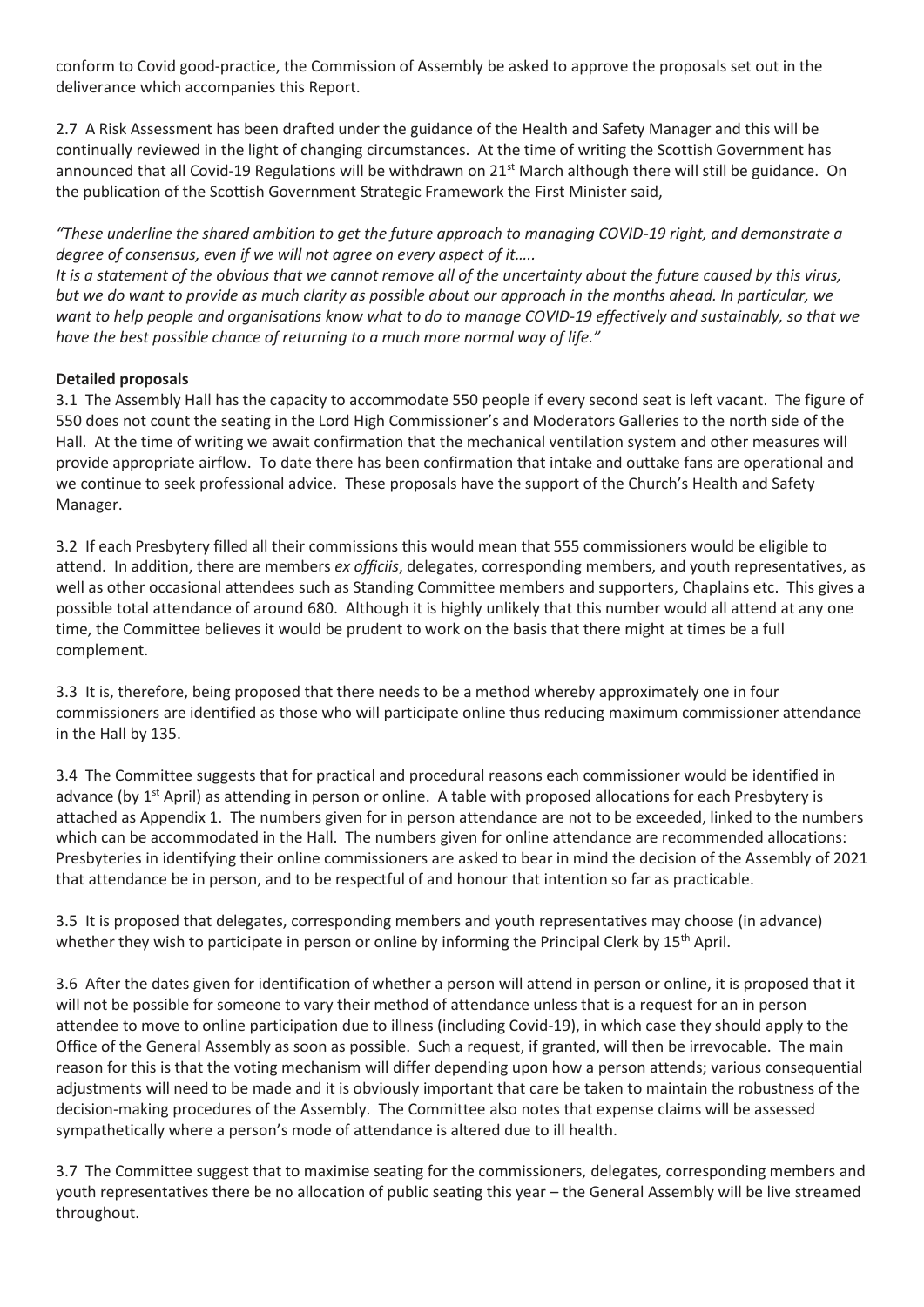# **Standing Orders**

4. While we have a great deal of experience in regulating in person meetings and considerable recent insights on how to work completely online, if the Commission agrees to the Committee's proposals it will be important to ensure that the Standing Orders of the General Assembly are appropriate and do not disenfranchise either those meeting in person, or joining remotely. It is, therefore, proposed that the Commission of Assembly instruct the Assembly Business Committee to review the Standing Orders and arrange for amendments to be proposed by the Legal Questions Committee.

#### **Risk Assessment**

5. A thorough Risk Assessment has been prepared which sets out in detail how the meetings of the General Assembly will be as safe as possible for all participants. Some of these apply every year – for example, around technical preparations; some are specifically related to Covid-19. The Committee will continuously monitor public health guidance as this evolves in the coming months and will keep the Risk Assessment under regular review.

# **Cost**

6. The Committee believes that savings made from not paying commissioner expenses to those joining remotely will cover the added technology costs of providing online participants with access to the Assembly. The aim is to remain within our allocated budget.

# **A New Covid Lockdown**

7. The Assembly Business Committee is also aware that between the Commission of Assembly and the opening of the General Assembly unforeseen circumstances could arise which make an in person General Assembly impossible or unwise. If restrictive Covid Regulations are re-imposed by the Scottish Government (or are known to be imminent), then the Assembly Business Committee, in consultation and with the concurrence of the Legal Questions Committee, may necessarily need to make a decision to move the 2022 General Assembly entirely online.

# *In the name of the Committee*

DONALD G B MCCORKINDALE, *Convener* SUSAN J PYM, *Vice-Convener* GEORGE J WHYTE, *Secretary*